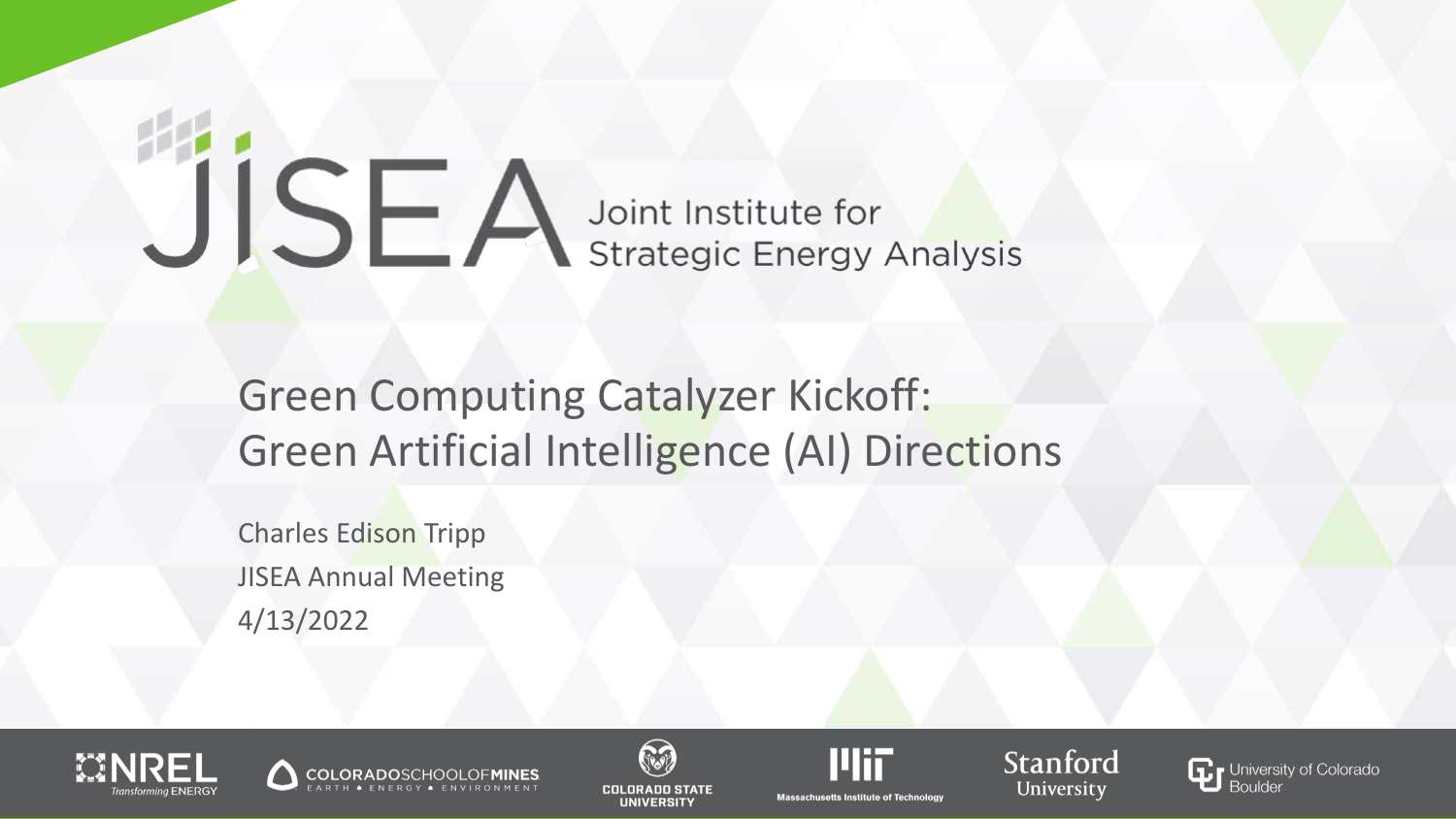## Background

- As demands for high volumes of data processing, data analysis, artificial intelligence grow, and computing systems permeate multitudinous aspects of commerce, industry, government, and life, computing has become a burgeoning consumer of energy and contributor of carbon emissions.
- While computational research at NREL has historically focused on applying computing resources to energy efficiency and renewable energy research questions, computing itself is now a serious energy research challenge.
- The Green Computing Catalyzer looks to establish green computing as a salient research domain at NREL, and crucially, to begin to address the looming computing energy crisis.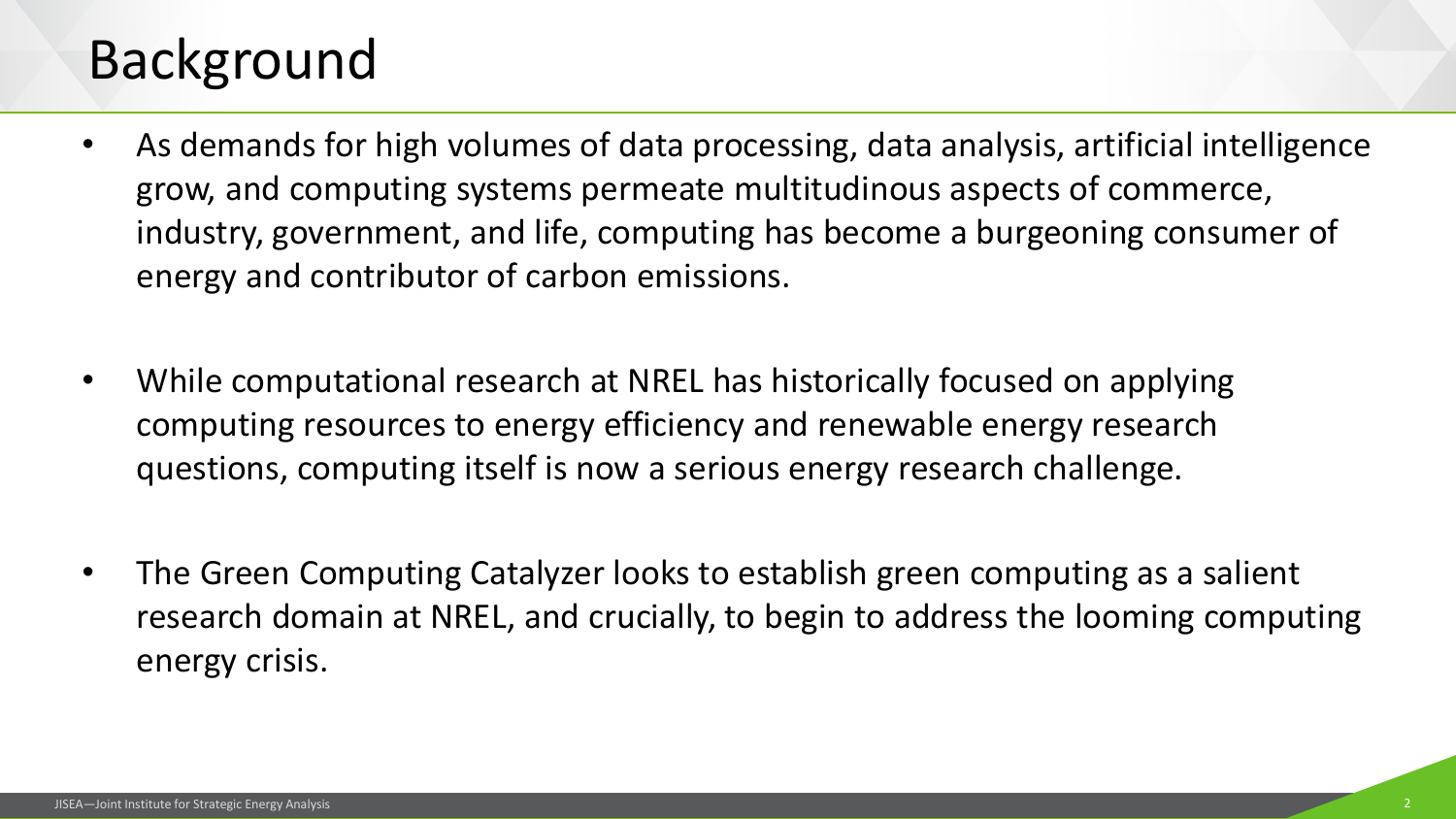# **Background**

- Demands for high volumes of data processing, data analysis, and high-performance artificial intelligence are growing rapidly. Computing systems are permeating many aspects of life.
- Computing has become a burgeoning consumer of energy and source of carbon emissions.

| Model                  | Hardware            | Power $(W)$ | Hours   | kWh·PUE |         | $CO2e$ Cloud compute cost |
|------------------------|---------------------|-------------|---------|---------|---------|---------------------------|
| $Transformer_{base}$   | P100x8              | 1415.78     | 12      | 27      | 26      | \$41-\$140                |
| $Transformer_{bia}$    | P100x8              | 1515.43     | 84      | 201     | 192     | \$289-\$981               |
| ELMo                   | P100x3              | 517.66      | 336     | 275     | 262     | \$433-\$1472              |
| $\mathrm{BERT}_{base}$ | V100x64             | 12,041.51   | 79      | 1507    | 1438    | \$3751-\$12,571           |
| $BERT_{base}$          | TPUv2x16            |             | 96      |         |         | \$2074-\$6912             |
| <b>NAS</b>             | P <sub>100</sub> x8 | 1515.43     | 274,120 | 656,347 | 626,155 | \$942,973-\$3,201,722     |
| <b>NAS</b>             | TPUv2x1             |             | 32,623  |         |         | \$44,055-\$146,848        |
| GPT-2                  | TPUv3x32            |             | 168     |         |         | \$12,902-\$43,008         |

Table 3: Estimated cost of training a model in terms of  $CO_2$  emissions (lbs) and cloud compute cost (USD).<sup>7</sup> Power and carbon footprint are omitted for TPUs due to lack of public information on power draw for this hardw

Strubell, E., Ganesh, A., & McCallum, A. (2019, July). Energy and Policy Considerations for Deep Learning in NLP. In *Proceedings of the 57th Annual Meeting of the Association for Computational Linguistics* (pp. 3645-3650).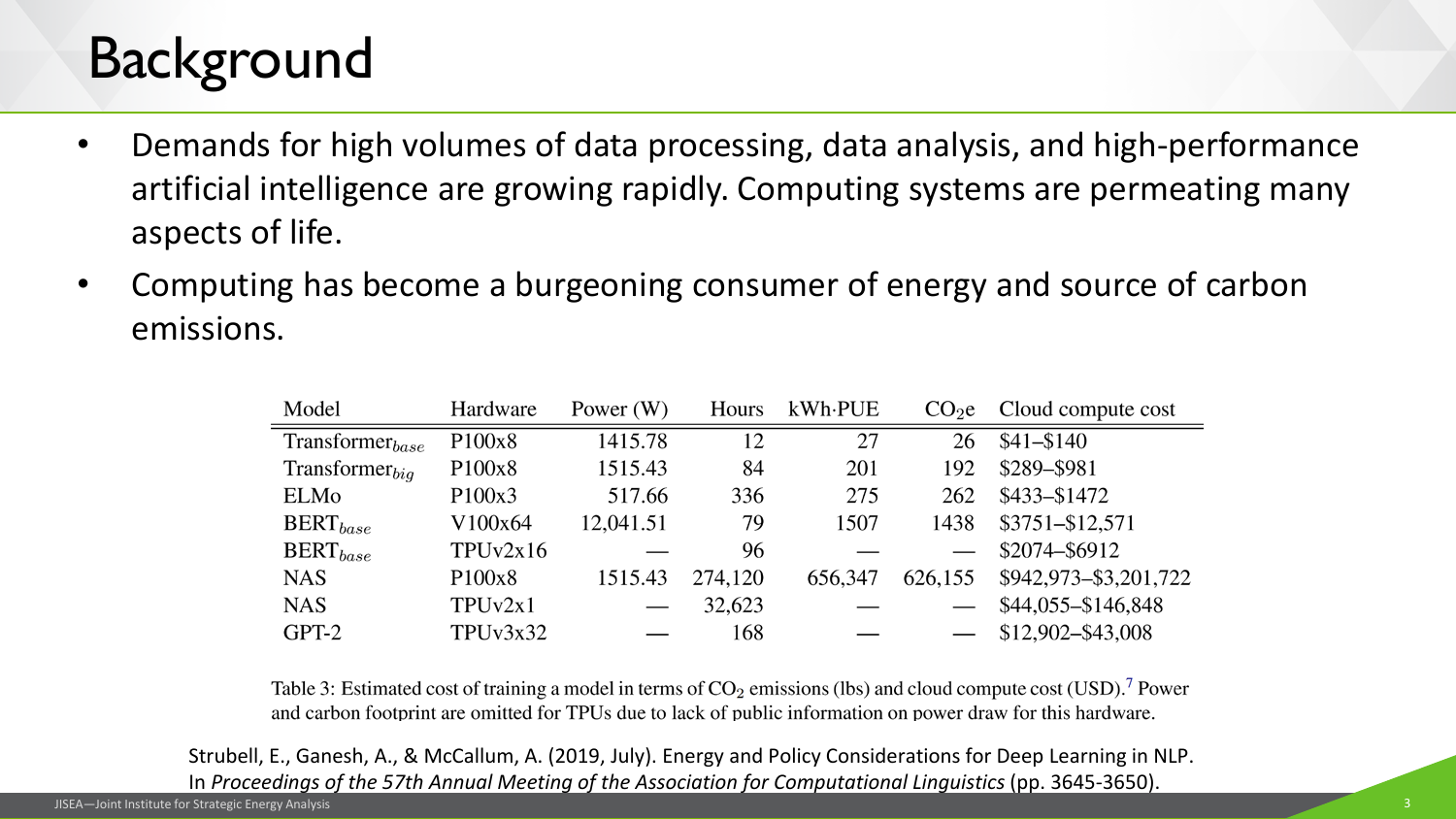# A Brief History of Green Computing at NREL

As a datacenter practitioner with demanding HPC workloads NREL has successfully demonstrated a decade of energy efficiency and expertise.



Energy flow (1.23MW average power) through the HPCDC infrastructure, May 2019

- World Class
- **Energy Efficiency**



- Application of Fuel Cells &
- 





- Datacenter Computing Water Usage Datacenter Optimization
	- (AIOps)

#### Transforming **ENERGY** through computational excellence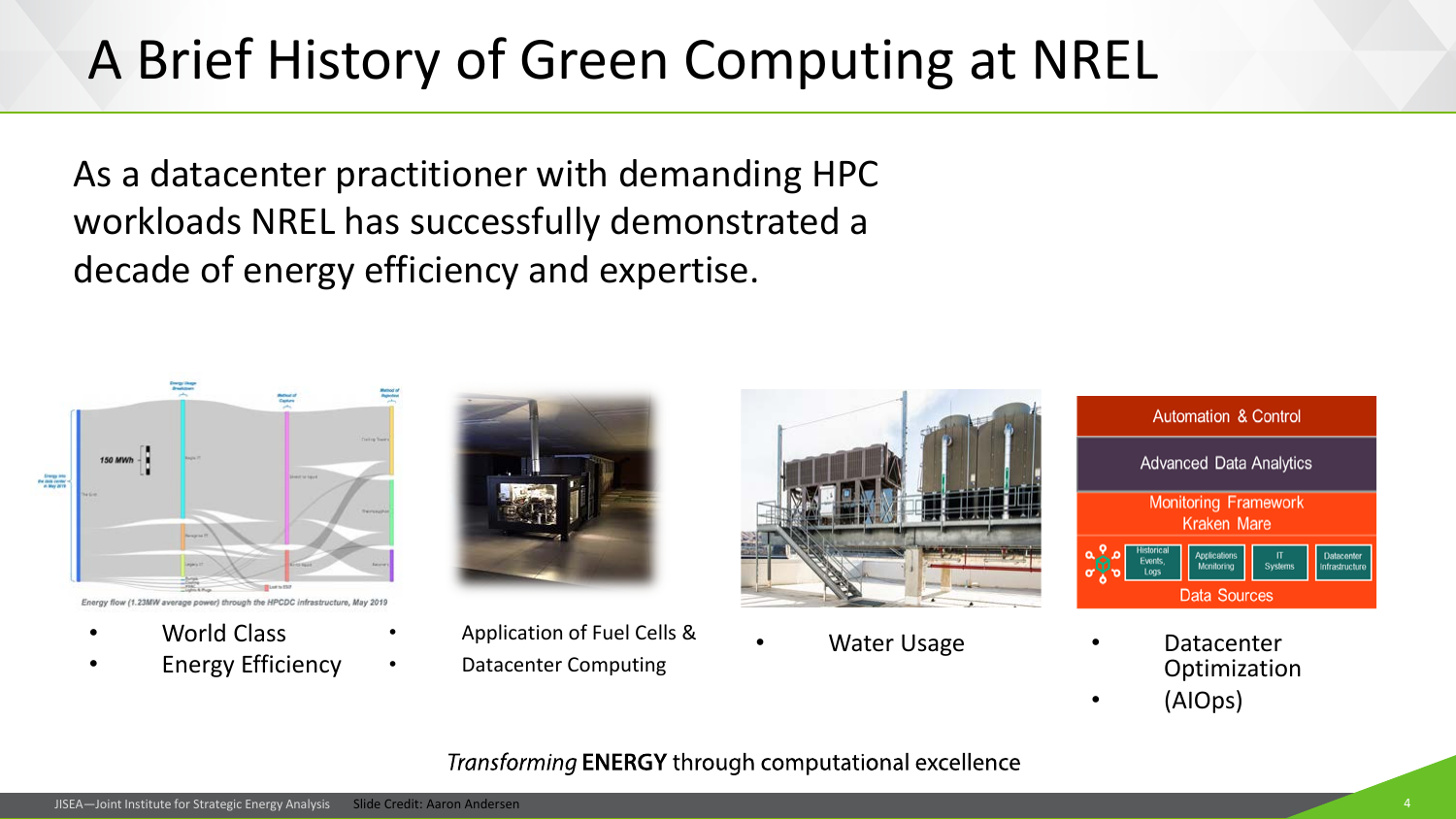# A Brief History of Green Computing at NREL

### **Hot Water Cooling**

• Electronic components operate at 70- 90C (160-194)F

Direct Immersion



Two Phase



(image from Liquid Stack)



## **Digital Twins**

- Complex systems analysis
- Realistically model large complex dynamic environments prior to building or investing

#### Transforming ENERGY through computational excellence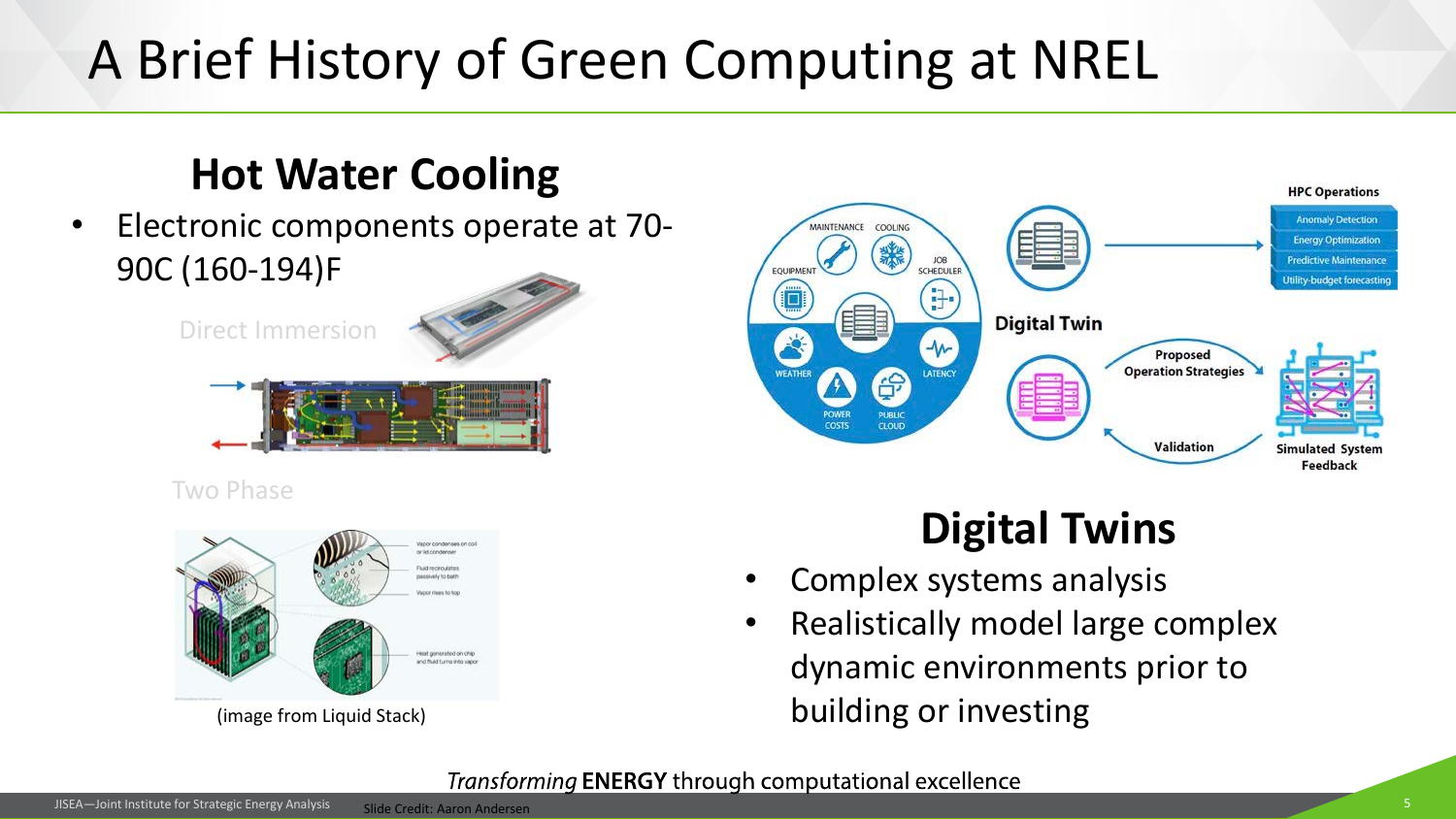# Empirical Deep Learning Efficiency Study

Larger models can perform better and achieve peak performance in fewer training epochs.

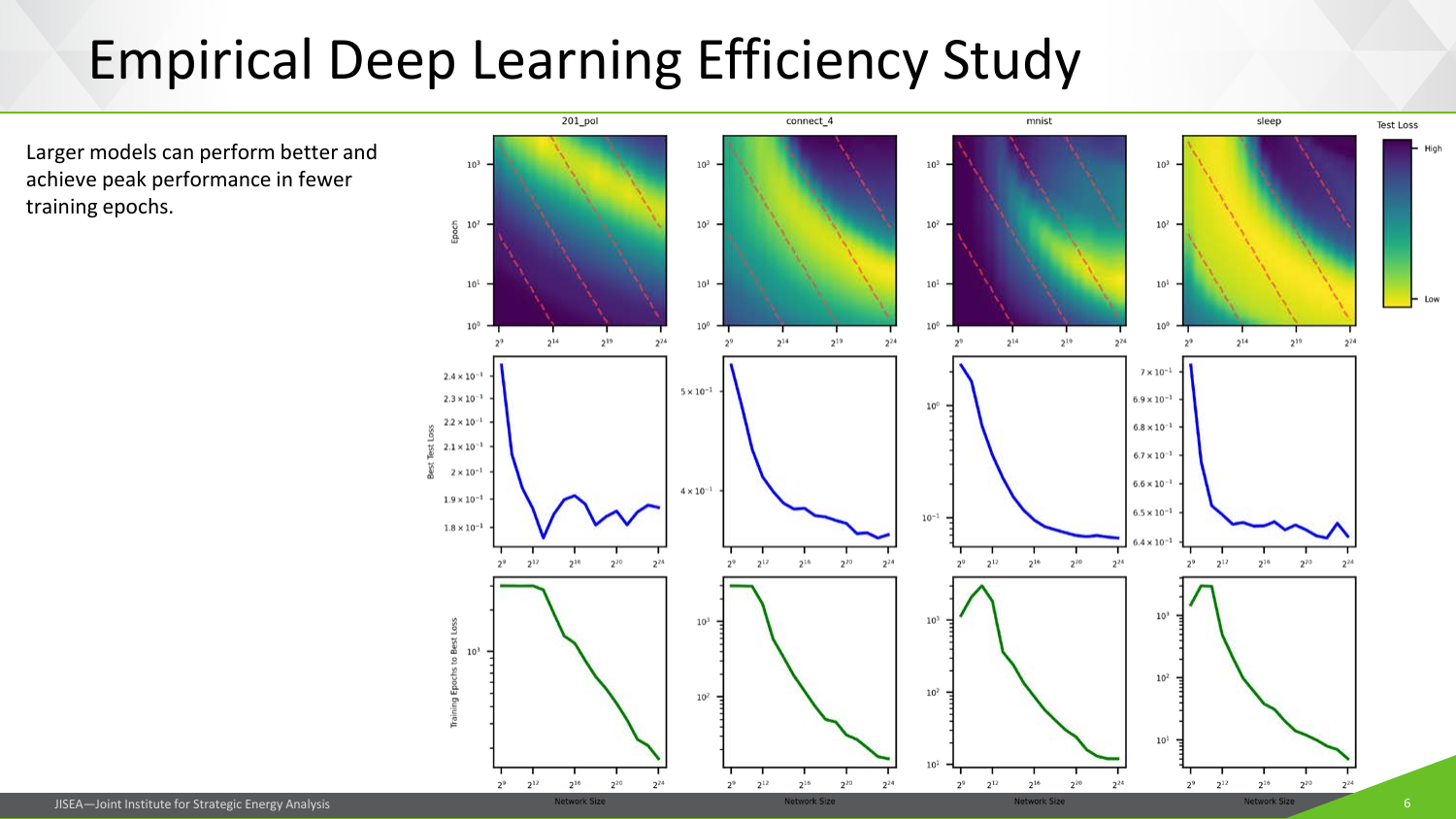# Empirical Deep Learning Efficiency Study

Larger models can perform better and achieve peak performance in fewer training epochs.

However,

The cost of increasing model size outpaces efficiency gains from fewer training epochs.

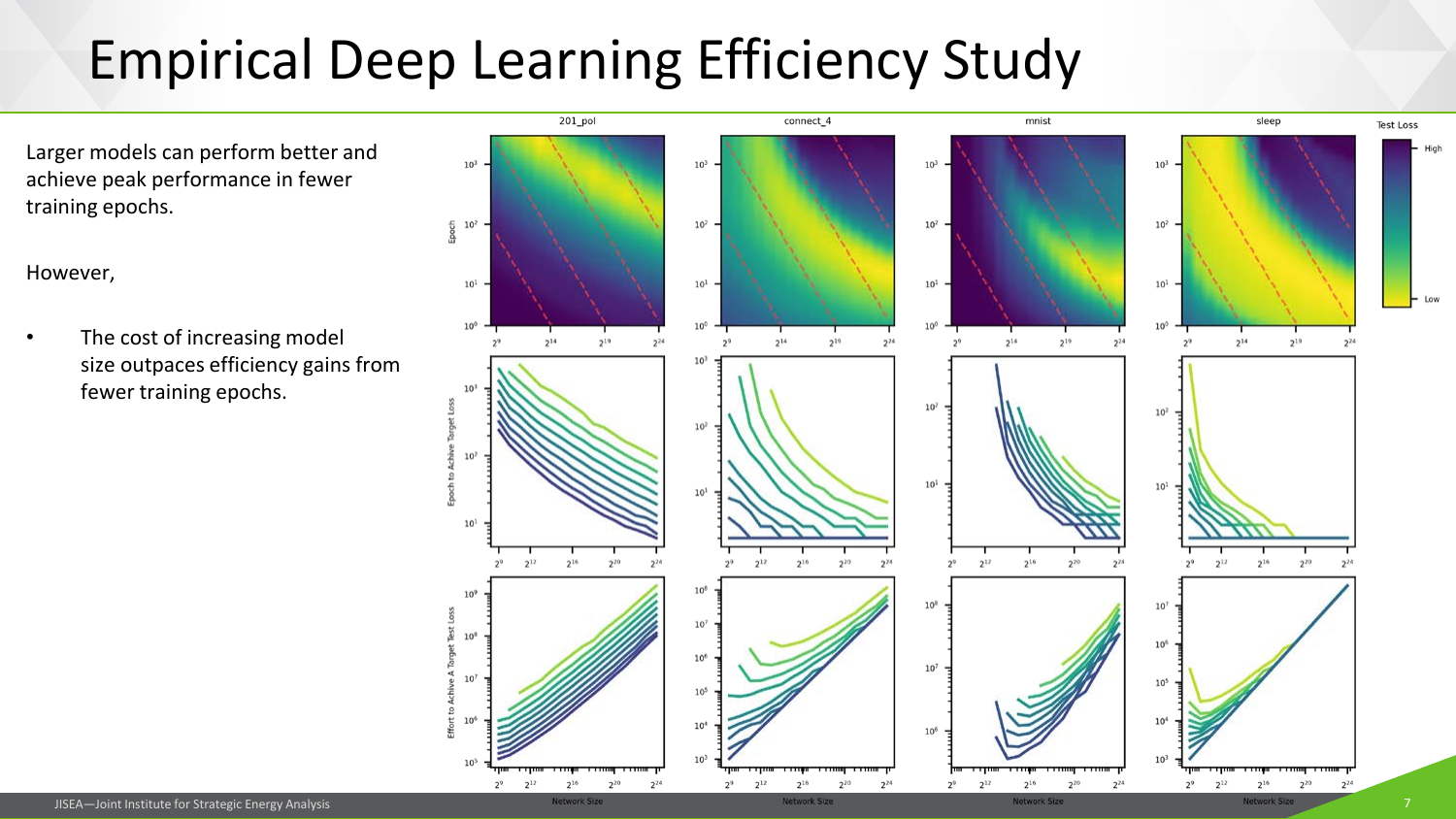# Empirical Deep Learning Efficiency Study

Larger models can perform better and achieve peak performance in fewer training epochs.

However,

- The cost of increasing model size outpaces efficiency gains from fewer training epochs.
- The most efficient network to achieve a target loss level is only slightly larger than the smallest network that can achieve it.
- Starting small and training increasingly larger networks until the network's performance is acceptable is likely to be considerably more efficient than starting with a heavily oversized network.

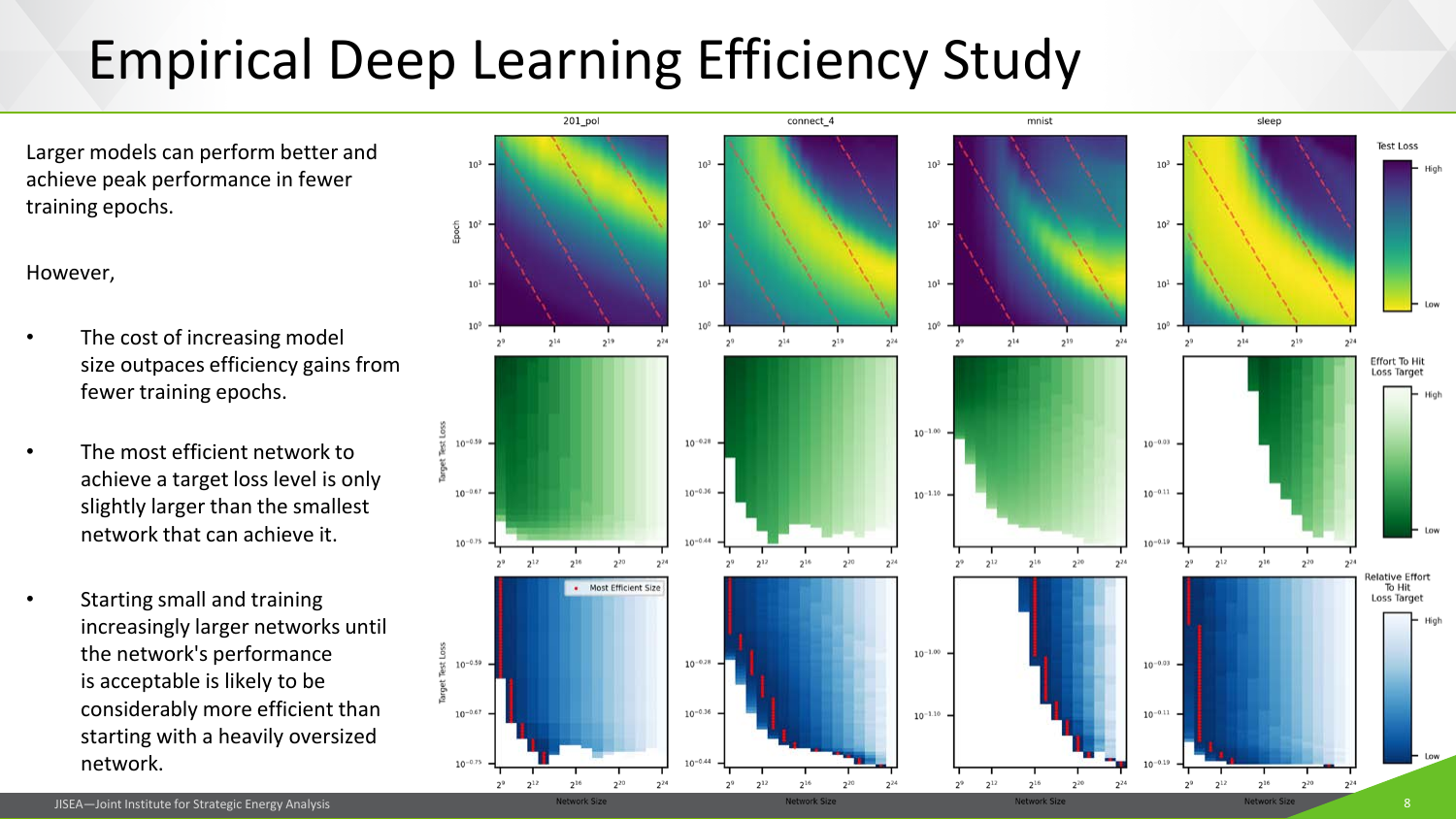# AI Efficiency Research Directions

AI is a primary driver of the looming computing energy crisis.

However, with more research:

- Large networks contain redundant and non-functional components which could be elided.
- We could interleave topological and parameter optimization to find efficient networks efficiently.
- More efficient model types beyond backpropagation based neural networks could yield massive efficiency gains over deep learning approaches.